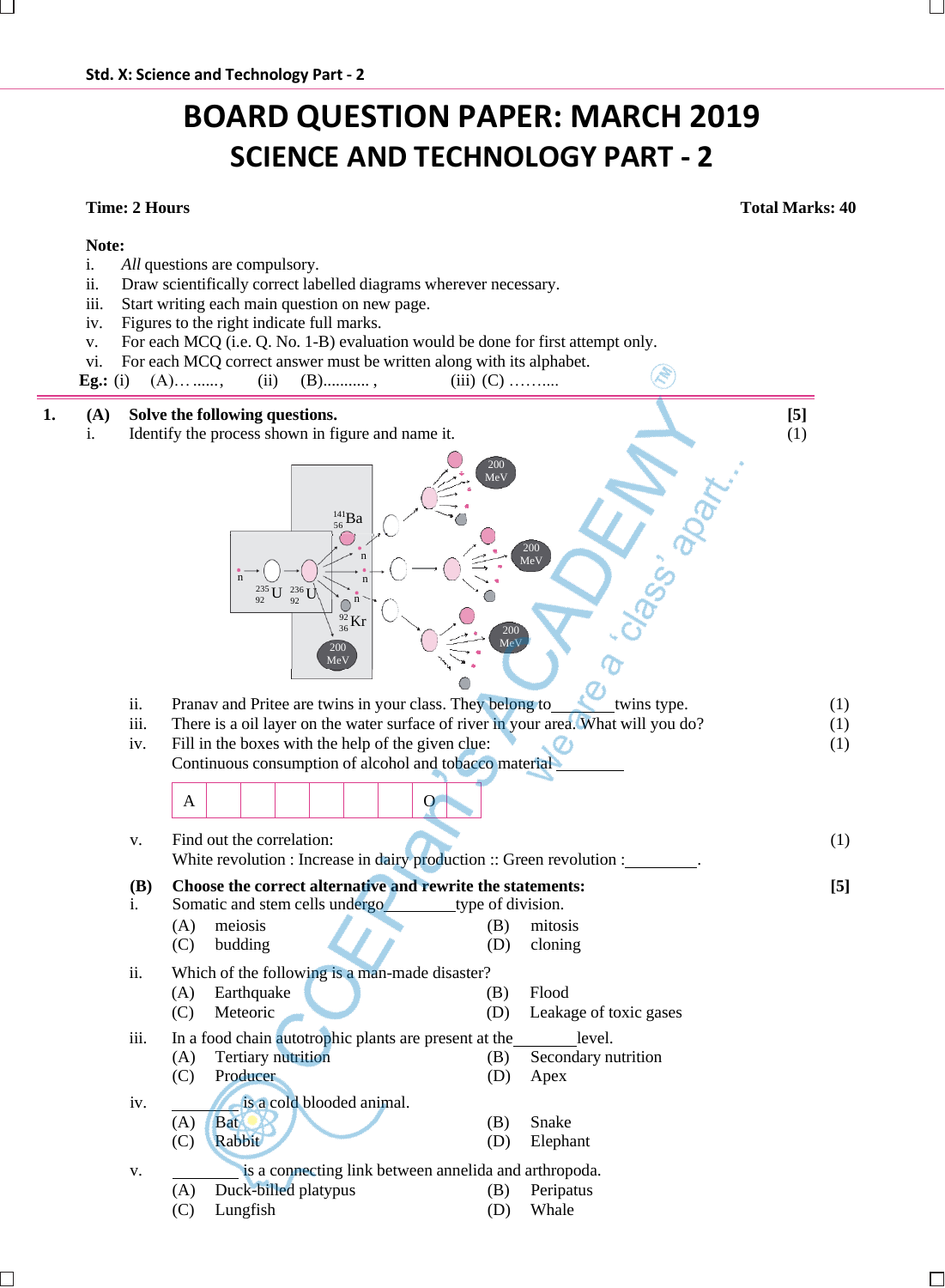### **2. Solve any five of the following questions: [10]**

i. Complete the following chart:



- ii. Draw a neat diagram of the structure of chromosome and label the parts: a. Centromere b. p-arm.
- iii. What are the advantages of hydroelectric power generation?
- iv. State any four benefits of animal classification.
- v. State any four objectives of disaster management.
- vi. Give scientific reason: Microbial enzymes are used instead of chemical catalyst in a chemical industry.
- vii. Read the following extract and answer the questions that follow:
	- A liberal view behind the concept of organ and body donation is that after death our body should be useful to other needful persons so that their miserable life would become comfortable. Awareness about these concepts is increasing in our country and people are voluntarily donating their bodies.

Life of many people can be saved by organ and body donation. Blinds can regain their vision. Life of many people can be rendered comfortable by donation of organs like liver, kidneys, heart, heart valves, skin etc. Similarly, body can be made available for research in medical studies. Many government and social organizations are working towards increasing the awareness about body donation.

- a. What is the liberal view behind the organ and body donation?
- b. Name any four organs that can be donated.

#### **3. Solve the following questions (any five): [15]**

- i. Answer the following questions:
	- a. What do you mean by central dogma?
	- b. What is transcription?
	- c. What is meant by triplet codon?
- ii. Complete the following chart and state which process of energy production it represents:

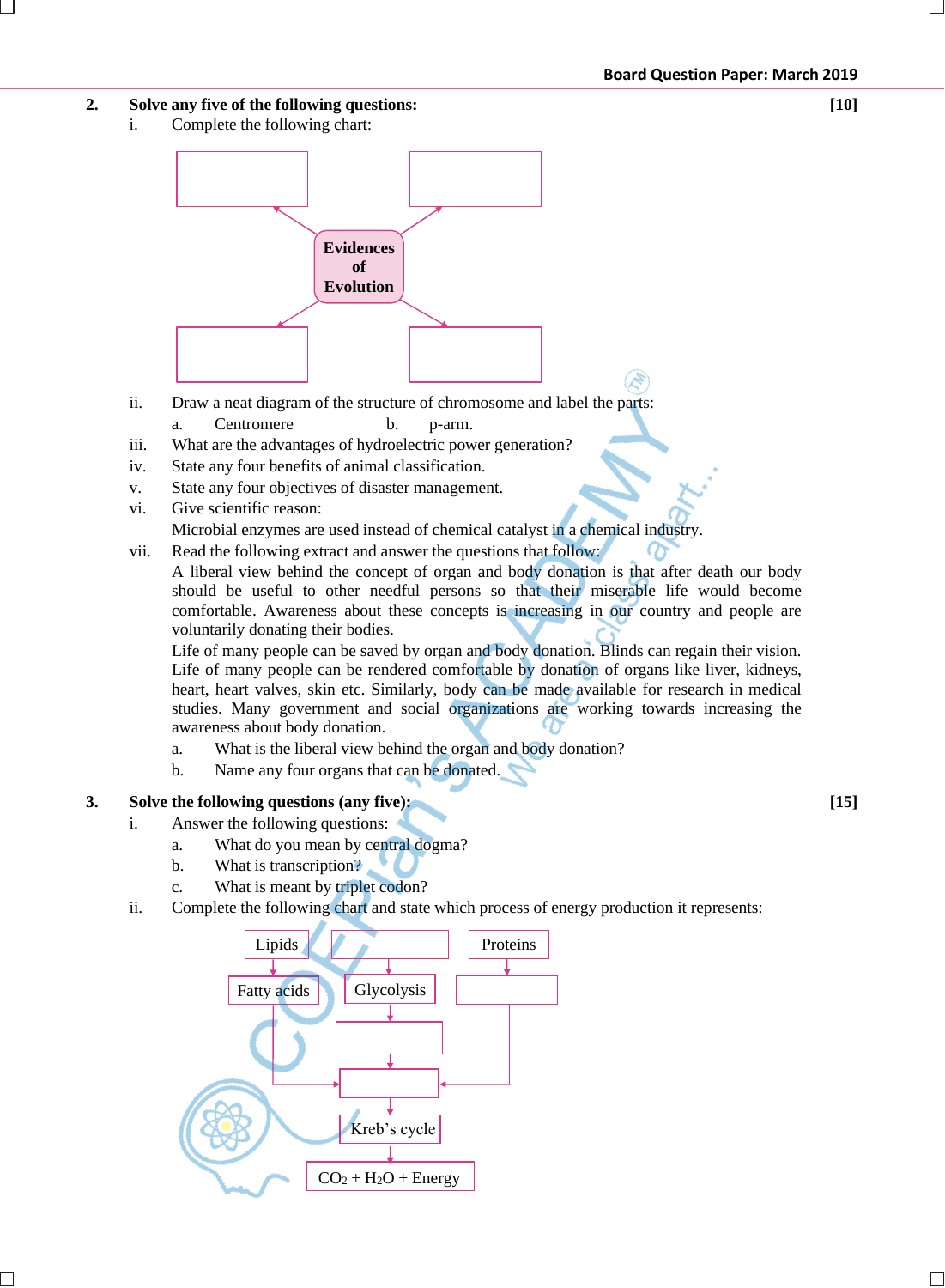## **Std. X: Science and Technology Part - 2**

iii. a. Playing games on mobile while eating is right or wrong. Justify.



c. Observe the following picture and state what can be the outcome?



iv. Observe the diagram and answer the questions:



- a. Which energy is generated from the power plant?
- b. State its source.
- c. Which is more ecofriendly Power generation from coal or Power generation from natural gas? Why?